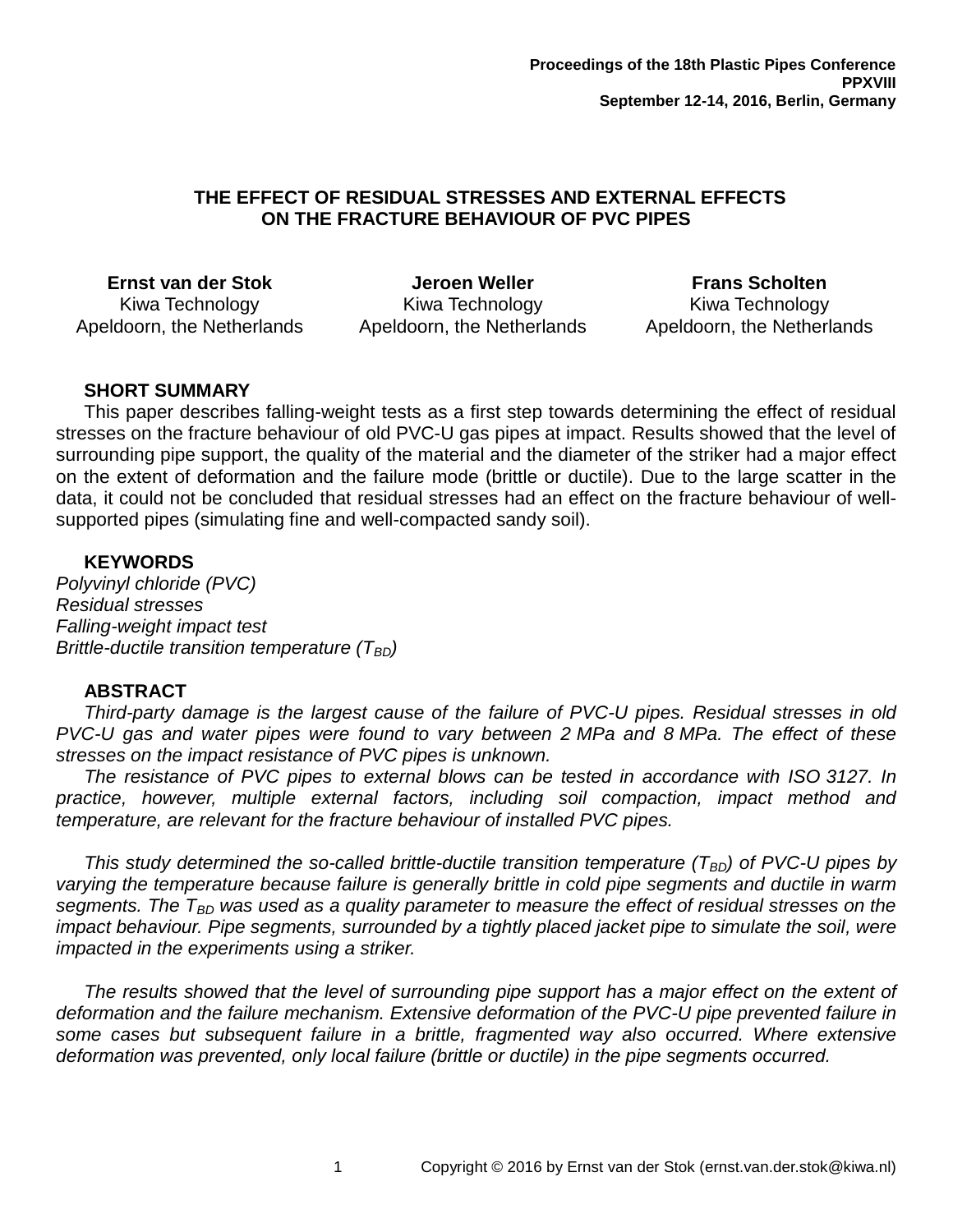*The quality of the material and the diameter of the striker also affected the failure mode (brittle or ductile) of the PVC-U pipe segment. The results demonstrated the difficulties associated with applying laboratory results to practice.*

*The excavated pipes (110 mm) had a residual stress of 3.5 - 3.8 MPa (measured using the Janson method), which is moderate. Some of these pipe segments were heated for 100 h at 60 °C to reduce the residual stress to 0.3 - 0.6 MPa.*

*The results showed that residual stresses – in view of the large scatter in the data – had no negative effect on the fracture behaviour of well-supported pipes (simulating fine and well compacted sand soil).*

# **INTRODUCTION**

In the Netherlands, natural gas is distributed through more than 20,000 km of rigid PVC pipes [1], otherwise known as unplasticised PVC, or simply PVC-U, pipes. Most of these pipes were installed in the 1960s when the Slochteren natural gas field in the north of the Netherlands started production.

In the next decade most of these PVC-U pipes will reach their initially specified lifespan of 50 years. Given a possible replacement surge, it is becoming increasingly important to determine the actual quality of these pipes and establish their remaining service life. If the quality is deemed to be adequate, replacement can be postponed without compromising the safety of the gas distribution grid.

<span id="page-1-0"></span>An Exit Assessment programme was launched in 2004 to determine the quality of the PVC-U pipes which are still in use [2] with support and sponsorship from Netbeheer Nederland and the Dutch distribution system operators. The Exit Assessment determines the quality of the existing PVC-U material by taking samples from all over the Netherlands and subjecting them to a range of tests. A previous study introduced a new and improved tensile-impact testing method [3] that can be used to test a relatively small amount of PVC-U material at temperatures ranging from -25 °C to +47.5 °C, providing a brittle-ductile transition temperature  $(T_{BD})$  for the PVC-U material. Although a special sawing test provided a good link with practice [\[3\]](#page-1-0), much more work is needed to use the  $T_{BD}$  results of the tensile-impact tests to assess third-party damage to pipes in practice. More needs to be known about, for example, the effect of soil support for the pipe, the diameter of the pipe, the wall thickness of the pipe and the way of impact.

Residual stresses may be a factor of major importance. Residual stresses in old PVC-U pipes were found to vary between 2 MPa and 8.5 MPa [4]. The effect of these stresses on the impact resistance of PVC pipes is not known.

This paper describes falling-weight tests as a first step towards determining the effect of residual stresses on the fracture behaviour of PVC-U pipes at impact. During the design of an appropriate method of determining the effect of residual stresses, the effect of other test parameters were also evaluated.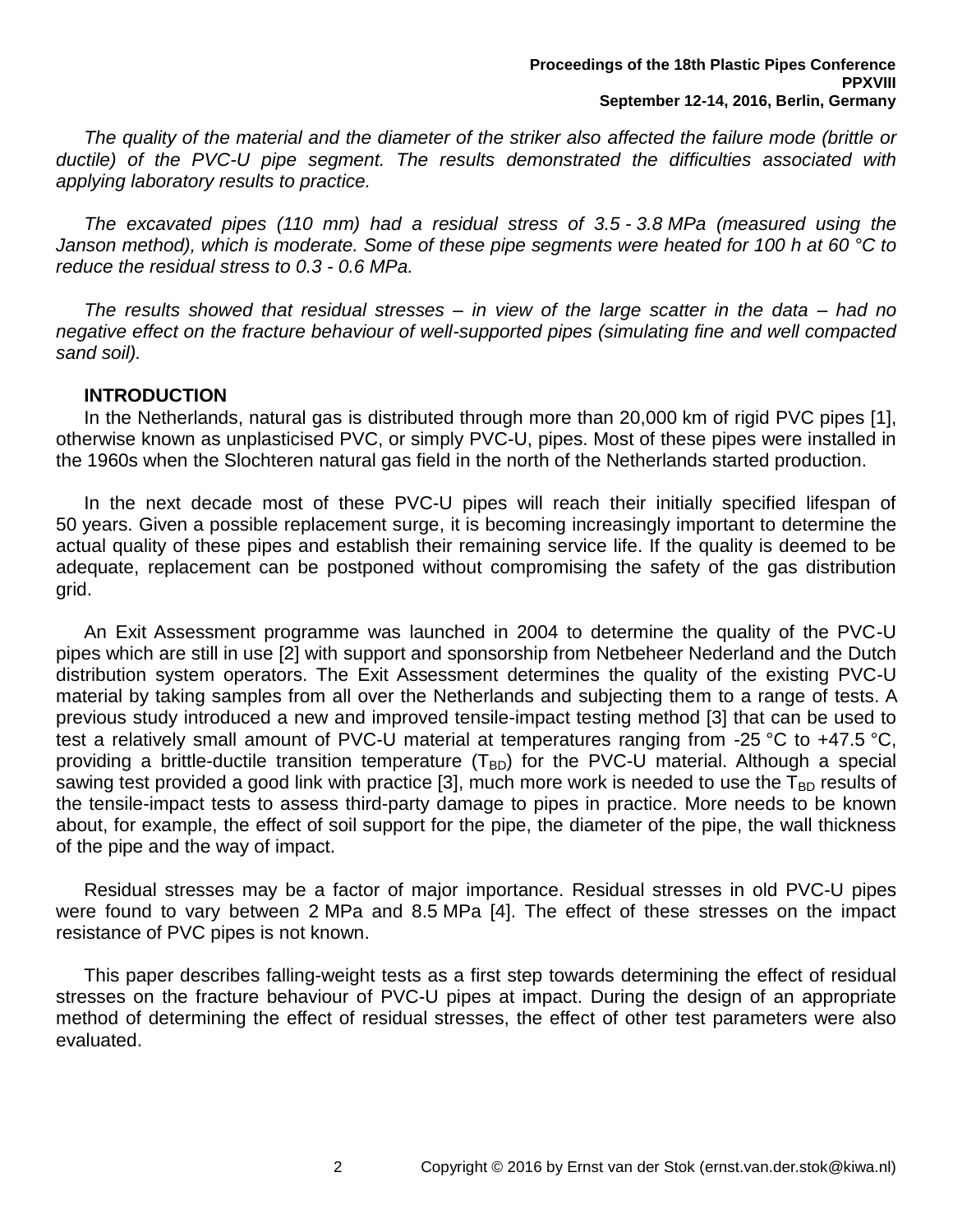## <span id="page-2-0"></span>**EXPERIMENTAL METHOD**

The resistance of PVC-HI (high-impact PVC) gas pipes to external blows must, in accordance with ISO 6993-1 [5], be tested by performing the round-the-clock test method described in ISO 3127 [6] using an adjusted striker nose. However, this method is not an appropriate way of determining the effect of residual stresses on resistance to external blows because a lot of material is needed and it is not precise enough to show clear differences in resistance. The testing method has therefore been adjusted and it is now based slightly more on the instrumented impact test [7,8].

In this new falling-weight test, a pipe segment of about 250 mm long was supported by a 120° Vshaped block. A striker with a diameter of 18.75 mm (unless stated otherwise) was dropped from a height of 739 mm, resulting in a velocity at impact of approximately 3.8 m/s, which is similar to the impact speed in the tensile-impact experiments [\[3\]](#page-1-0) and slightly higher than in the instrumented impact test (3 m/s) [\[8\]](#page-2-0). The weight used was 24.53 kg (23 kg was used in the instrumented impact test [\[8\]](#page-2-0)) to ensure an excess of energy that would result in the failure of the pipe.

The Ø110 mm PVC-U gas pipe segments were placed upon the V-block and impacted by the striker once. Three different clamping methods around the PVC-U pipe segments were used to simulate support from the surrounding soil:

- 1. No clamping at all: the PVC-U pipe segment was simply placed on the V-shaped block.
- 2. A repair clamp. Aluminium clamps of this kind are lined with rubber. The manufacturer's instructions prescribe 32.5 Nm to install the clamp. To prevent high levels of additional stresses in the material, only 5 Nm was applied since, in this case the clamp was not being used to prevent gas leaks but merely to support the pipe.
- 3. A thick steel jacket pipe. The jacket pipe was 20 mm thick and it was fitted tightly around the PVC-U pipe segment without introducing much additional stress in the material. This support simulated a fine and well-compacted sandy soil.

Most of the tests were performed at room temperature, unless stated otherwise. In some tests, the pipe segments (including the repair clamp or jacket pipe) were cooled down in a refrigerator for at least 5 hours. Temperature measurements have shown that the segments with a clamp or jacket pipe had cooled down completely to the required temperature after this period of time. The pipes were then tested within 1.5 minutes to keep heating-up to a minimum.

Differences in pipe deformation were determined using a high-speed camera (240 frames per second) during impact and visually after impact (brittle or ductile failure).

<span id="page-2-1"></span>Residual stresses were measured with the Janson method [9]: a strip of about 30 mm wide was cut from a ≥110 mm long pipe segment. The width between the two cut surfaces was measured after three minutes. The residual stresses were calculated on the basis of the diameter, the wall thickness and the bi-axial creep modulus of PVC-U (3500 MPa).

To reduce the residual stresses, PVC-U pipe segments were placed in an air oven at 60 °C for one week.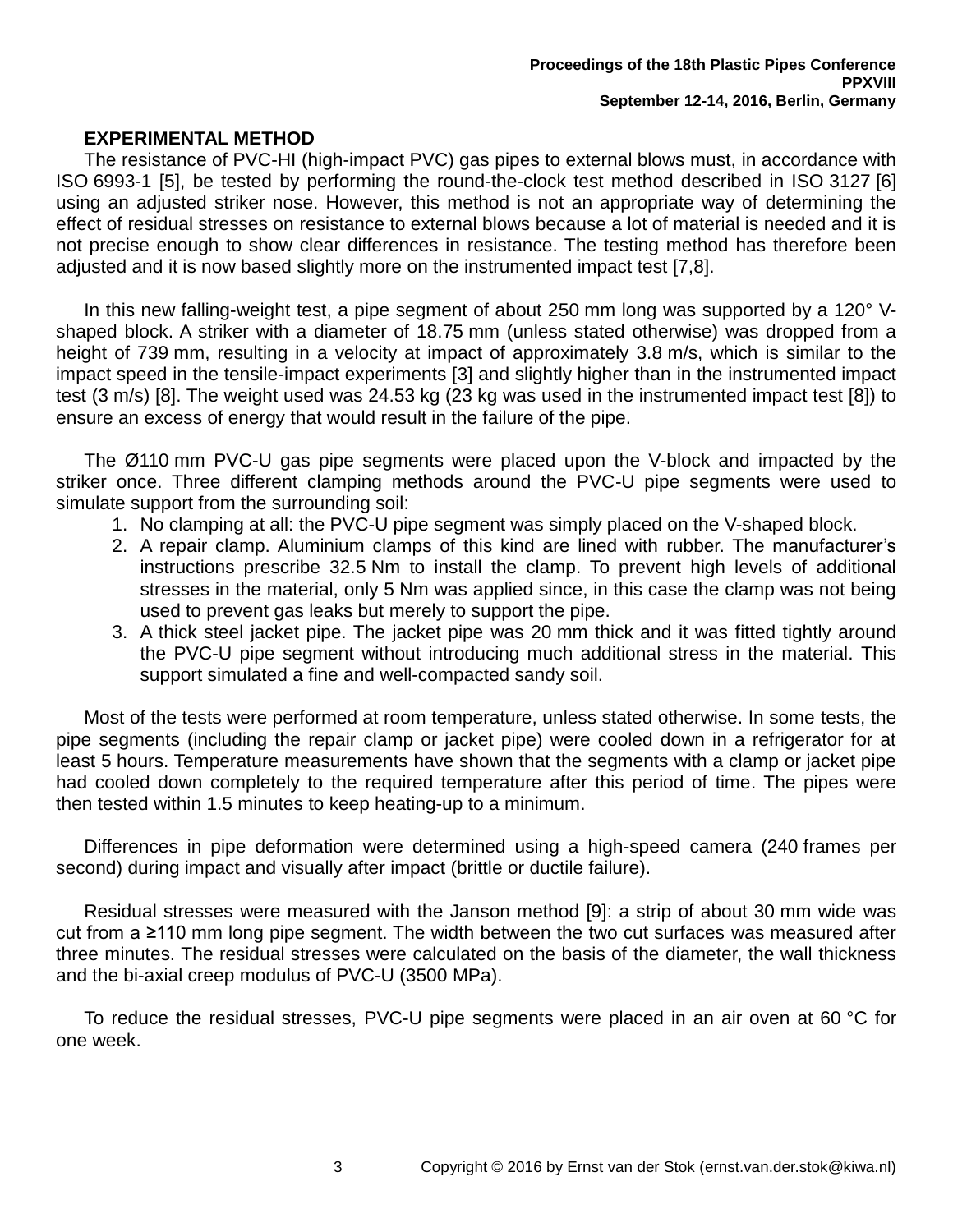## **RESULTS AND DISCUSSION**

## **Effect of the clamping method**

The way PVC-U pipe segments were supported had a major impact on the results in the fallingweight tests. Three segments were tested of the same PVC-U pipe supported by three different clamping methods, as described in the experimental section. The difference was most clearly seen in the stills taken with the high-speed camera [\(Figure 1](#page-3-0) to [Figure 3\)](#page-3-1). The stills show the point in time at which the largest deformation occurred. The next frame shows either less deformation because the striker has bounced back up, or fracture of the PVC-U pipe segment. [Figure 4](#page-3-2) to [Figure 6](#page-3-3) show stills taken with the high-speed camera a few frames after the largest deformation occurred.

The stills demonstrate that enormous deformation is possible in PVC-U pipes when there is no surrounding support [\(Figure 1\)](#page-3-0). This dissipates a lot of the energy introduced by the striker. Without any support from the surrounding environment (such as the soil), there was no fracturing of the investigated pipes [\(Figure 4\)](#page-3-2).



*Figure 1. The PVC-U segment is completely free to move and able to withstand a major impact, because it can deform. The segment does not fail.*



*Figure 2. Movement of the PVC-U segment is restricted by the repair clamp. There is not enough deformation to dissipate the energy and to prevent failure (this has not yet occurred in this frame).*



*Figure 3. Deformation of the entire PVC-U segment is prevented by a thick steel jacket pipe. Brittle failure is inevitable (this has not yet occurred in this frame). The PVC can deform locally around the striker.*

<span id="page-3-2"></span><span id="page-3-0"></span>

*Figure 4. A few frames after [Figure 1.](#page-3-0) The PVC-U segment does not fail and bounces back up from the V-shaped block.*

<span id="page-3-5"></span><span id="page-3-4"></span>

*Figure 5. A few frames after [Figure 2.](#page-3-4) The entire PVC-U segment shatters in a brittle way.*

<span id="page-3-3"></span><span id="page-3-1"></span>

*Figure 6. A few frames after [Figure 3.](#page-3-1) There is local brittle failure only.*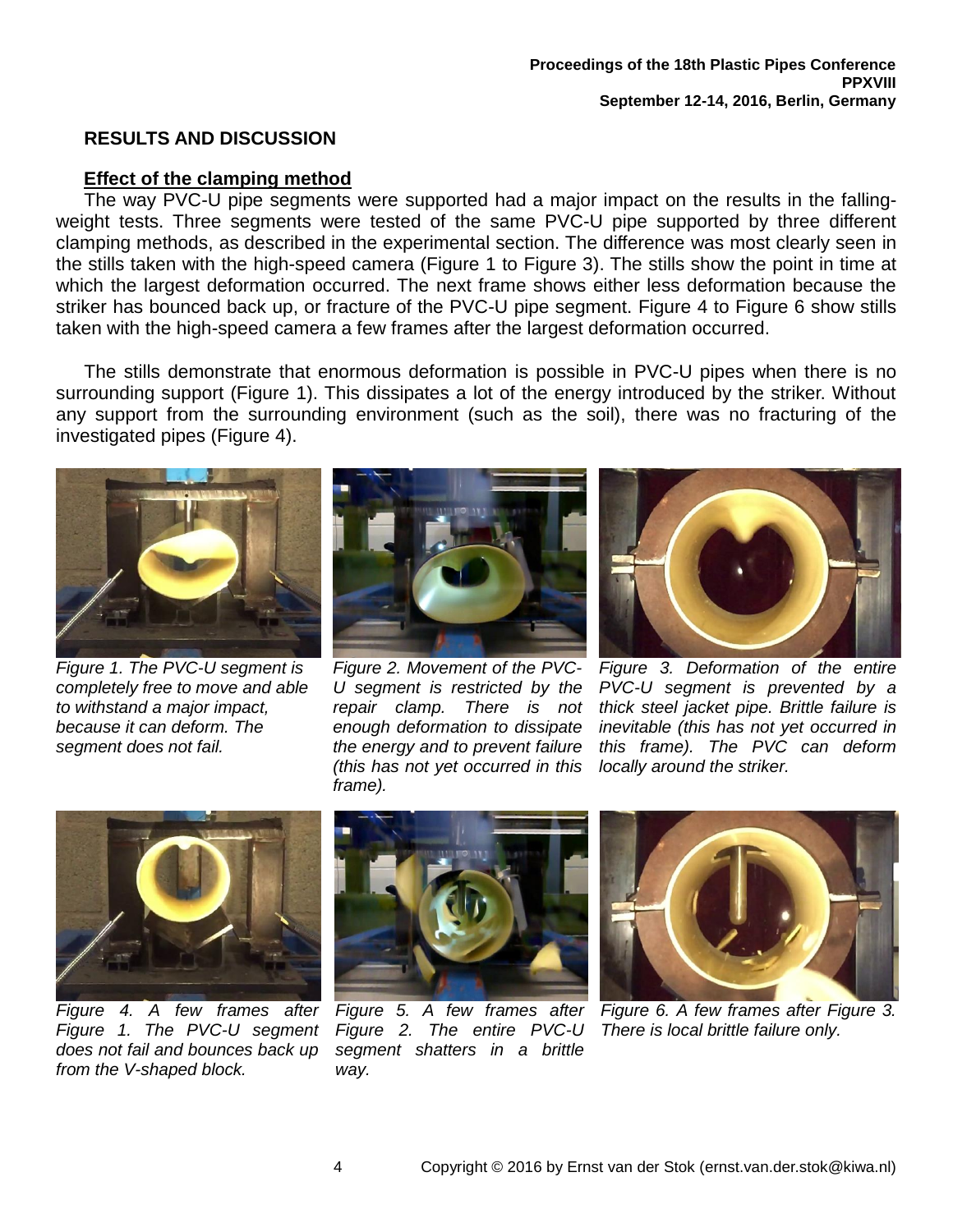It is known that pipe dimension is a major determinant of deformation. A large pipe can withstand a much larger impact than a smaller pipe because the forces are distributed over much more material. A thin-walled pipe will deform much more easily than a thick-walled pipe.

If the elastic deformation of the pipe is hindered by, for instance, the surrounding soil or by a repair clamp as here, more energy is concentrated around the striker [\(Figure 2\)](#page-3-4). The pipe segment therefore fails in a brittle way. The failure was not only concentrated around the striker. Because deformation occurred over a larger area, the segment shattered [\(Figure 5\)](#page-3-5).

When elastic pipe deformation was completely eliminated by the thick steel jacket pipe, deformation was very localised [\(Figure 3\)](#page-3-1). Failure occurred very locally around the striker [\(Figure 6\)](#page-3-3), resulting primarily in the testing of the material rather than the complete deformation of the pipe.

These results adequately demonstrate the difficulty of applying the absolute brittle-ductile transition temperature  $(T_{BD})$  from tensile-impact tests to practice. The tensile-impact tests use test bars and disregard global pipe deformation, because only deformation on a local scale can be assessed. The amount of deformation is highly dependent on support from the surrounding soil. Support from the soil can vary considerably depending on factors such as the soil type and variations in soil compaction.

These results show that the pipes surrounded by the supporting soil are particularly susceptible to third-party damage. The impact resistance of the pipes increases when the soil around the pipe is removed.

To determine the effect of residual stresses on impact resistance, it was decided to continue with further experiments using the steel jacket pipes. There were two main reasons for this decision.

Firstly, the steel jacket pipe prevents large variations that may occur with other clamping methods. The scope of this research did not include the precise simulation of the surrounding soil. At this stage of the research, it was interesting to determine the effect of residual stresses on the material alone, but still in pipe form, rather than using test bars as in the tensile-impact tests.

Secondly, at this stage of the research, it proved no longer possible to produce a difference in failure due to temperature (brittle at low temperatures and ductile at high temperatures). The PVC-U segments without any clamping, for example, did not fail at all. It is therefore difficult to determine the effect of residual stresses. If neither a segment with high residual stresses nor another segment with low residual stresses fails, it is impossible to determine the effect of residual stresses.

## **Effect of the material**

It is clear that the clamping method plays a major role. However, the quality of the material should not be underestimated as a factor. In the initial tests with the selected PVC-U pipes, only brittle fractures were observed when the segments were supported by the repair clamp. However, in a few exploratory tests using a different PVC-U pipe, this pipe failed in a ductile way when the test parameters were identical (compare [Figure 7](#page-5-0) and [Figure 8\)](#page-5-1). In this case, the difference in failure behaviour upon impact was caused only by a difference in the quality of the material. This result obviously concurs with practice, where some pipes shatter and other pipes do not fail at all in similar conditions.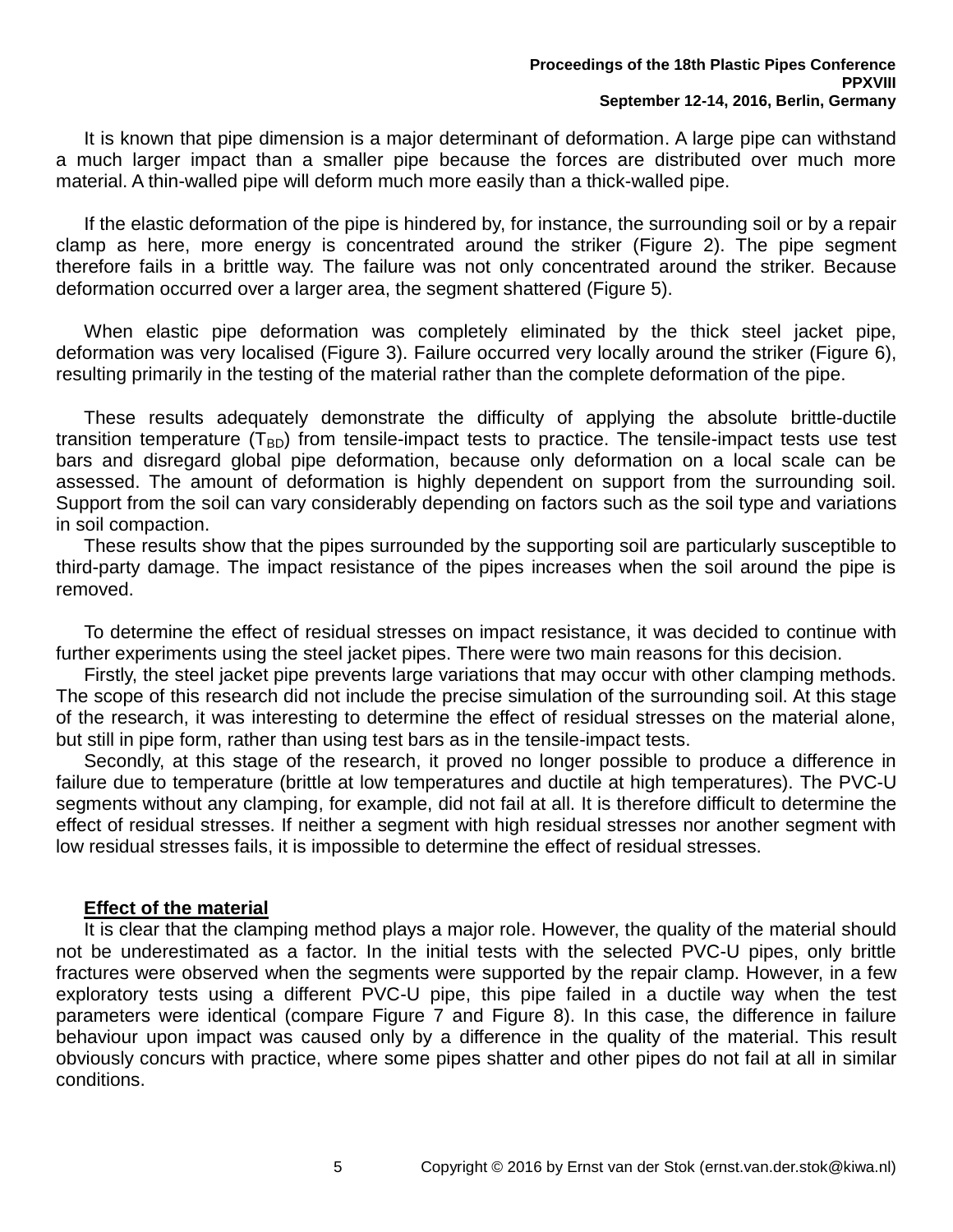**Proceedings of the 18th Plastic Pipes Conference PPXVIII September 12-14, 2016, Berlin, Germany**



*surrounded by the repair clamp.*



*Figure 7. Brittle failure of a PVC-U segment Figure 8. A different PVC-U pipe failed in a ductile way, when the test parameters were exactly the same as in [Figure 7.](#page-5-0)*

## <span id="page-5-1"></span><span id="page-5-0"></span>**Effect of the striker diameter**

When the thick steel jacket was used, only brittle fractures were observed in the selected PVC-U pipe segments at room temperature. Since the aim was to obtain a brittle-ductile transition temperature, this high temperature should in fact have led to ductile failure. In this case, the temperature could have been lowered to find the temperature at which brittle failure would occur, identifying a specific transition temperature.

The striker diameter was therefore reduced from 18.75 mm to 8 mm. In this case, it was possible to induce ductile failure in the selected PVC-U pipe [\(Figure 10\)](#page-6-0) because the stresses are absorbed by a much smaller surface area. This was also observed in the extent of local deformation just before failure, which was much less when the 8 mm striker was used by comparison with the original striker (compare [Figure 9](#page-6-1) with [Figure 3\)](#page-3-1).

It is important to realise that a smaller striker leads to a ductile failure but that it will also penetrate materials more easily. In this research, excess energy was used to ensure failure. If this amount of energy is reduced, it is entirely possible that the PVC-U pipe will not fail at all with the original striker but that it will do so when the smaller striker is used. Once again, this demonstrates the complexity of applying laboratory results to practice. In the field, 'strikers' associated with third-party damage are not well defined and they do not always strike the pipe perpendicularly, leading to complex stress distributions and deformations.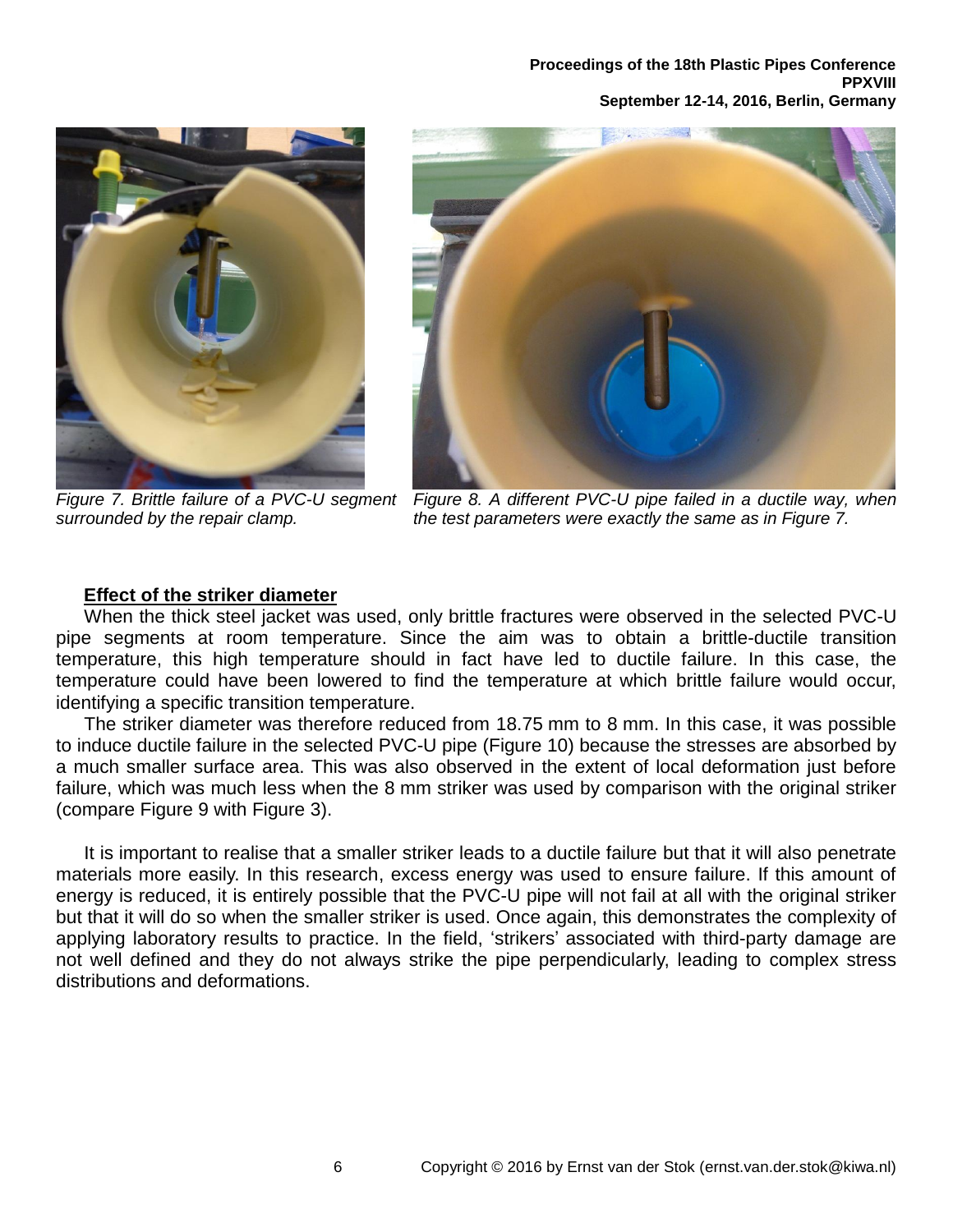

*Figure 9. Still made with a high-speed camera just before failure. There is hardly any local deformation in the PVC-U pipe segment around the small striker (compare with [Figure 3\)](#page-3-1).*

<span id="page-6-0"></span>

*Figure 10. The PVC-U pipe segment fails in a ductile way when a smaller striker is used (compare with [Figure 6\)](#page-3-3).*

#### <span id="page-6-1"></span>**Effect of temperature**

A ductile failure was obtained at room temperature when using the smaller striker. The next step was to determine whether a lower temperature would result in brittle failure, making it possible to determine a brittle-ductile transition temperature.

The selected PVC-U pipe failed in a brittle way at about 5 °C using the smaller striker [\(Figure 11](#page-7-0) and [Figure 12\)](#page-7-1). This means that the brittle-ductile transition temperature can be determined for pipes with high residual stresses and low residual stresses (see below).

## **Effect of residual stresses**

The PVC-U pipes selected originally had a residual stress of approximately 3.5 - 3.8 MPa, as determined using the Janson method [\[9\]](#page-2-1). After tempering of the pipes in the oven, the residual stresses decreased to about 0.3 - 0.6 MPa. A total of 38 original pipe segments and 30 oventempered pipe segments were tested at between 9 °C and 23 °C with the smaller striker (8 mm), using the thick steel jacket pipe as surrounding support. At least two segments were tested at each degree Celsius and the failure mode (brittle or ductile) was then determined visually.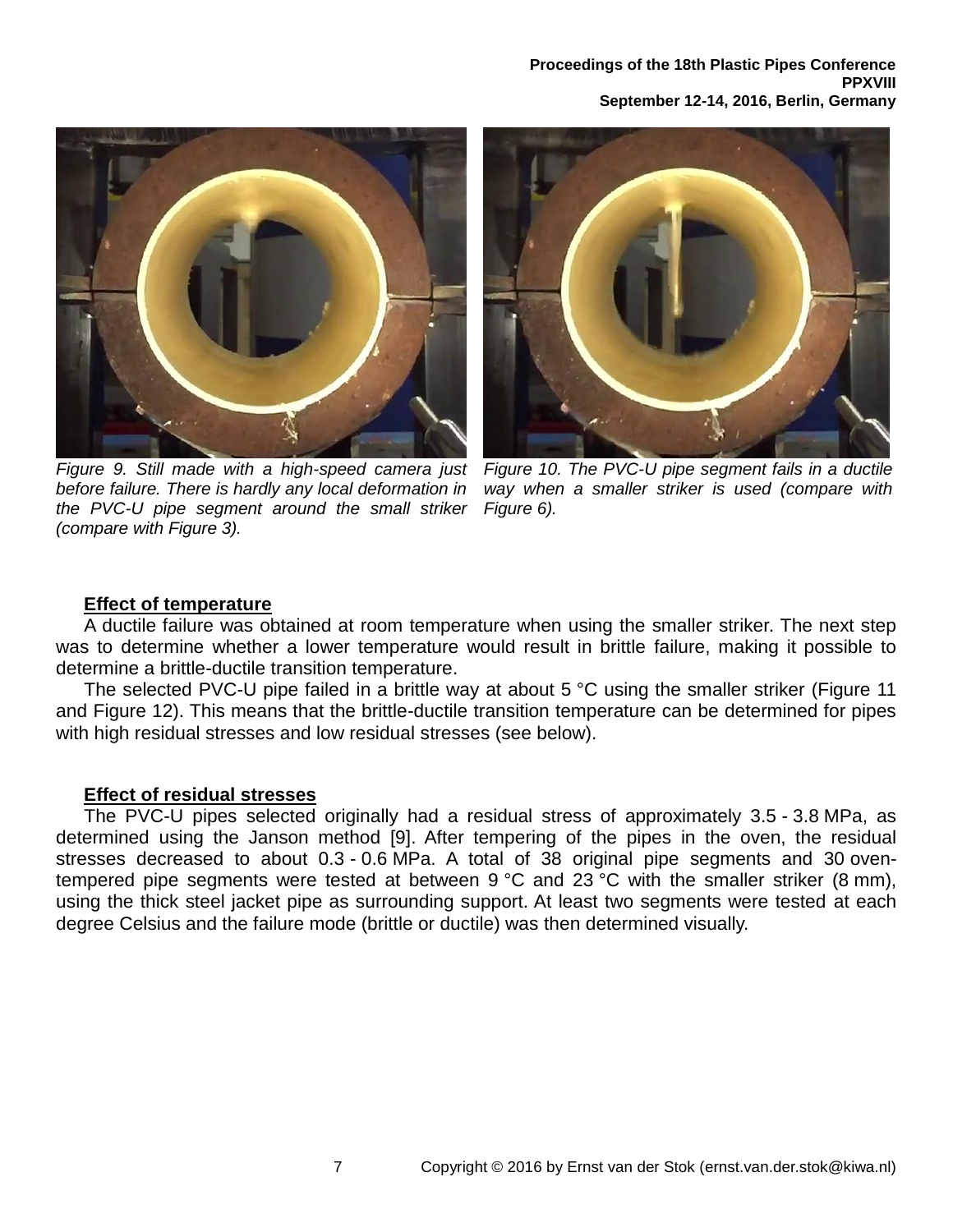

*Figure 11. Still made with a high-speed camera just before failure. As at room temperature, there is hardly any local deformation of the PVC-U pipe segment at 5 °C around the small striker [\(Figure 9\)](#page-6-1).*

<span id="page-7-1"></span>

*Figure 12. The PVC-U pipe segment fails in a brittle way when a smaller striker is used at 5 °C (compare with [Figure 10\)](#page-6-0).*

<span id="page-7-0"></span>[Table 1](#page-8-0) lists the results for the different failure modes. The first thing to notice is the large scatter in failure mode at a range of temperatures. This is not necessarily due to the test method. Considerable efforts were made to prevent scatter associated with the testing method. For instance, the cooling time for the pipe segments was identical for each segment, the same steel jacket pipe was used for every pipe segment, the position on the V-shaped block was accurately aligned for every segment and the striker tip was checked and polished if needed after every impact. Much of this scatter is therefore caused by the lack of homogeneity in the PVC-U material itself, which has also been observed in other studies [\[3](#page-1-0)[,8\]](#page-2-0). This inevitable scatter hampers the interpretation of the results.

The brittle-ductile transition temperature  $(T_{BD})$  and the average variation for the results was calculated. These results are shown at the bottom right of [Table 1.](#page-8-0) The extent of the variation found around  $T_{BD}$  (T<sub>min</sub> and T<sub>max</sub>) was normal compared with the tensile-impact tests.

Note that  $T_{BD}$  was determined for one pipe only with a specific quality using one type of clamping and one striking method. Varying one of these test parameters will result in a different  $T_{BD}$ . The results found in this research should be seen as tendencies. Absolute transition temperatures cannot be applied to other test methods or practice. This would require further research.

The results in [Table 1](#page-8-0) show that there is no difference between the  $T_{BD}$  of the original pipe segments with relatively high residual stresses and the tempered pipe segments with low residual stresses. This indicates that in this test set-up, the residual stresses do not affect the failure behaviour of PVC-U pipes.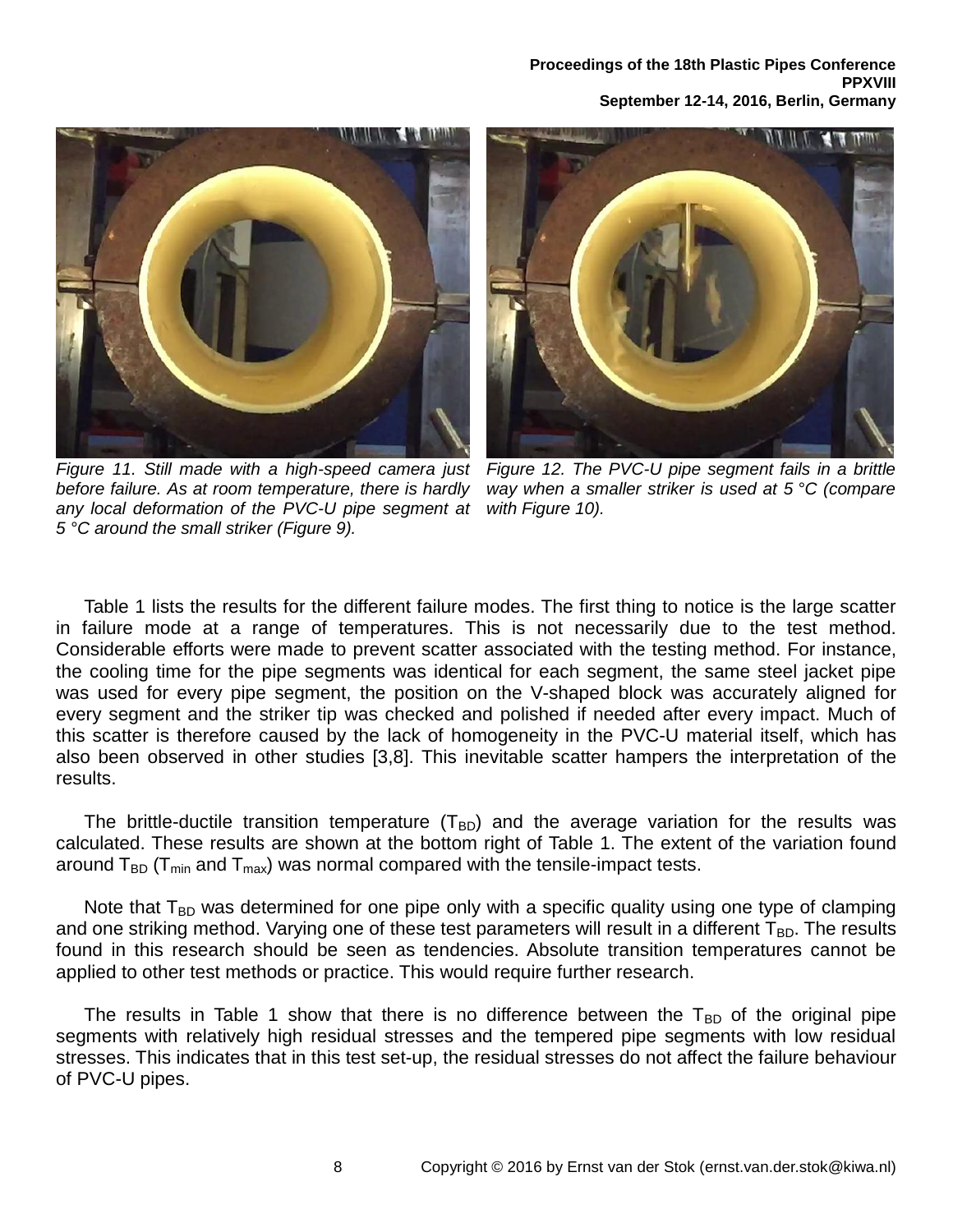#### **Proceedings of the 18th Plastic Pipes Conference PPXVIII September 12-14, 2016, Berlin, Germany**

<span id="page-8-0"></span>*Table 1. Failure mode of PVC-U pipes (original pipe with 3.5 -3.8 MPa residual stresses and tempered pipes with 0.3 -0.6 MP residual stresses) in the falling-weight tests at different temperatures. Red indicates brittle*  failures only at the given temperature, yellow indicates both brittle and ductile failures at the given temperature *are found and green indicates ductile failures only at the given temperature. The calculated brittle-ductile transition temperature (TBD) is given in the bottom-right corner. "n.t." indicates that this segment is not tested.*

| <b>Temperature</b><br>(°C) | Original<br>pipe | <b>Tempered</b><br>pipe | Temperature<br>(°C) | Original<br>pipe | <b>Tempered</b><br>pipe |  | Temperature<br>(°C)                            | Original<br>pipe | <b>Tempered</b><br>pipe |
|----------------------------|------------------|-------------------------|---------------------|------------------|-------------------------|--|------------------------------------------------|------------------|-------------------------|
| 9                          | brittle          | <b>brittle</b>          |                     | brittle          | <b>brittle</b>          |  |                                                | <b>brittle</b>   | ductile                 |
|                            | brittle          | brittle                 | 15                  | ductile          | ductile                 |  | 20                                             | ductile          | ductile                 |
| 10                         | <b>brittle</b>   | ductile                 |                     | ductile          | n.t.                    |  |                                                | ductile          | n.t.                    |
|                            | <b>brittle</b>   | <b>brittle</b>          |                     | ductile          | ductile                 |  | 21                                             | ductile          | ductile                 |
| 11                         | ductile          | <b>brittle</b>          | 16                  | brittle          | ductile                 |  |                                                | n.t.             | ductile                 |
|                            | brittle          | <b>brittle</b>          |                     | <b>brittle</b>   | n.t.                    |  | 22                                             | ductile          | ductile                 |
| 12                         | <b>brittle</b>   | <b>brittle</b>          | 17                  | brittle          | <b>brittle</b>          |  |                                                | n.t.             | ductile                 |
|                            | <b>brittle</b>   | <b>brittle</b>          |                     | ductile          | ductile                 |  | 23                                             | ductile          | ductile                 |
|                            | <b>brittle</b>   | n.t.                    |                     | ductile          | n.t.                    |  |                                                | ductile          | ductile                 |
| 13                         | brittle          | <b>brittle</b>          | 18                  | <b>brittle</b>   | ductile                 |  |                                                | ductile          | n.t.                    |
|                            | <b>brittle</b>   | ductile                 |                     | ductile          | brittle                 |  |                                                |                  |                         |
|                            | ductile          | n.t.                    |                     | <b>brittle</b>   | n.t.                    |  |                                                |                  |                         |
| 14                         | ductile          | ductile                 | 19                  | brittle          | ductile                 |  | $T_{min}$                                      | 13.4°C           | $11.9^{\circ}C$         |
|                            | brittle          | <b>brittle</b>          |                     | <b>brittle</b>   | ductile                 |  | Т <sub>вр</sub><br>$\mathsf{T}_{\mathsf{max}}$ | $16.0^{\circ}$ C | $14.5^{\circ}$ C        |
|                            | ductile          | n.t.                    |                     | ductile          | n.t.                    |  |                                                | $18.6^{\circ}$ C | $17.1^{\circ}$ C        |

Attention should be drawn here to one important consideration. The thick steel jacket pipe prevented the deformation of the entire pipe so that only local deformation was possible. The advantage was that only the material in pipe form was tested. The results indicate that residual stresses do not have any effect on the material behaviour. However, it is entirely possible that the residual stresses do affect the deformation of pipe, a factor which was not taken into consideration in the test set-up that was used.

Future research should compare deformation of the entire pipe with relatively high residual stresses and with low residual stresses upon impact at various temperatures.

## **CONCLUSIONS**

Results showed that the level of surrounding pipe support had a major effect on the extent of deformation and the failure mode (brittle or ductile). Extensive deformation of the PVC-U pipe prevented failure in some cases, but subsequent failure in a brittle, fragmented way also occurred. The prevention of extensive deformation led only to local failure in the pipe segments.

The quality of the material and the diameter of the striker also affected the failure mode (brittle or ductile) of the PVC-U pipe segment. The results demonstrate the complexity of applying laboratory results to practical situations.

Heating pipe segments to 60 °C for 100 h reduced the residual stresses from 3.5 - 3.8 MPa to about 0.3 - 0.6 MPa. The results show that residual stresses – in view of the large scatter in the data – did not have a negative effect on the fracture behaviour of well-supported pipes (simulating fine and well compacted sand soil).